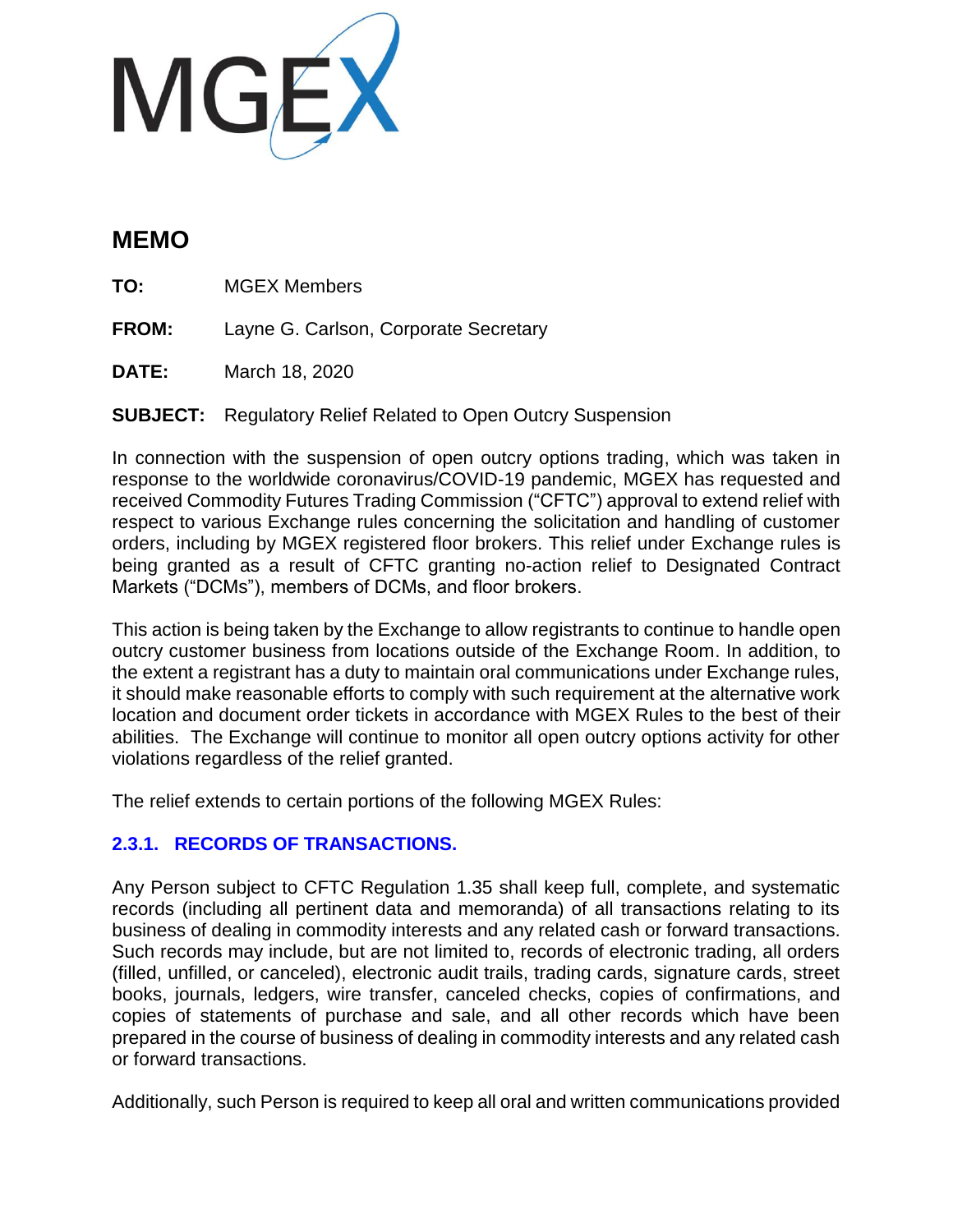or received concerning quotes, solicitations, bids, offers, instructions, trading, and prices that lead to the execution of a transaction in commodity interests and any related cash or forward transactions, whether transmitted by telephone, voicemail, facsimile, instant messaging, chat rooms, electronic mail, mobile device, or other digital or electronic media. The requirement to record oral communications does not apply to oral communications that lead solely to the execution of a related cash or forward transaction.

All records of oral communications must be retained for a period of not less than one year from the date of such communication in accordance with CFTC Regulation 1.31. All other records must be retained for a period of not less than five years from the date on which the record was created in accordance with CFTC Regulation 1.31. Additionally, all records must be produced for inspection to the Exchange and any representative of the CFTC or the United States Department of Justice.

## **2.3.2. RECORDING ORDERS.**

Each Clearing Member, FCM, and Person who is authorized to, and who receives an order from a customer which is not in the form of a written record showing the account identification, order number, and the date and time, to the nearest minute such order was transmitted or received, or cannot immediately be entered into the Electronic Trading System, must immediately upon receipt thereof prepare a written record of such order, including an account identification and order number and shall record thereon, by timestamp, the date and time, to the nearest minute, the order is received. Further, all option orders reduced to writing must be time-stamped, to the nearest minute, upon transmittal to the Exchange Room for execution, and upon execution.

## **3.1.2. TIME AND PLACE FOR MAKING.**

Except in the case of non-competitive trades, all purchases and sales, and all offers to purchase or sell Futures and Options must be made electronically on the Electronic Trading System. However, purchases and sales, and offers to purchase or sell Hard Red Spring Wheat Options may also be made by open outcry in the Exchange Room during the Hours of Trading. Consequently, Members and Market Participants are prohibited from assembling in any place, public or private, other than in the Exchange Room or designated area to form a market for the purpose of making purchases or sales, or offers to purchase or sell Futures or Options.

### **742.01. CROSS TRADING-HANDLING BOTH BUYING AND SELLING ORDERS BY OPEN OUTCRY IN THE EXCHANGE ROOM.**

- A. If such orders are first offered openly and competitively by open outcry in the Exchange Room by both bidding and offering at the same price at least three times, and neither such bid nor offer is accepted;
- B. If such Member executes such orders in the presence of an official representative of the Exchange designated to observe such transactions